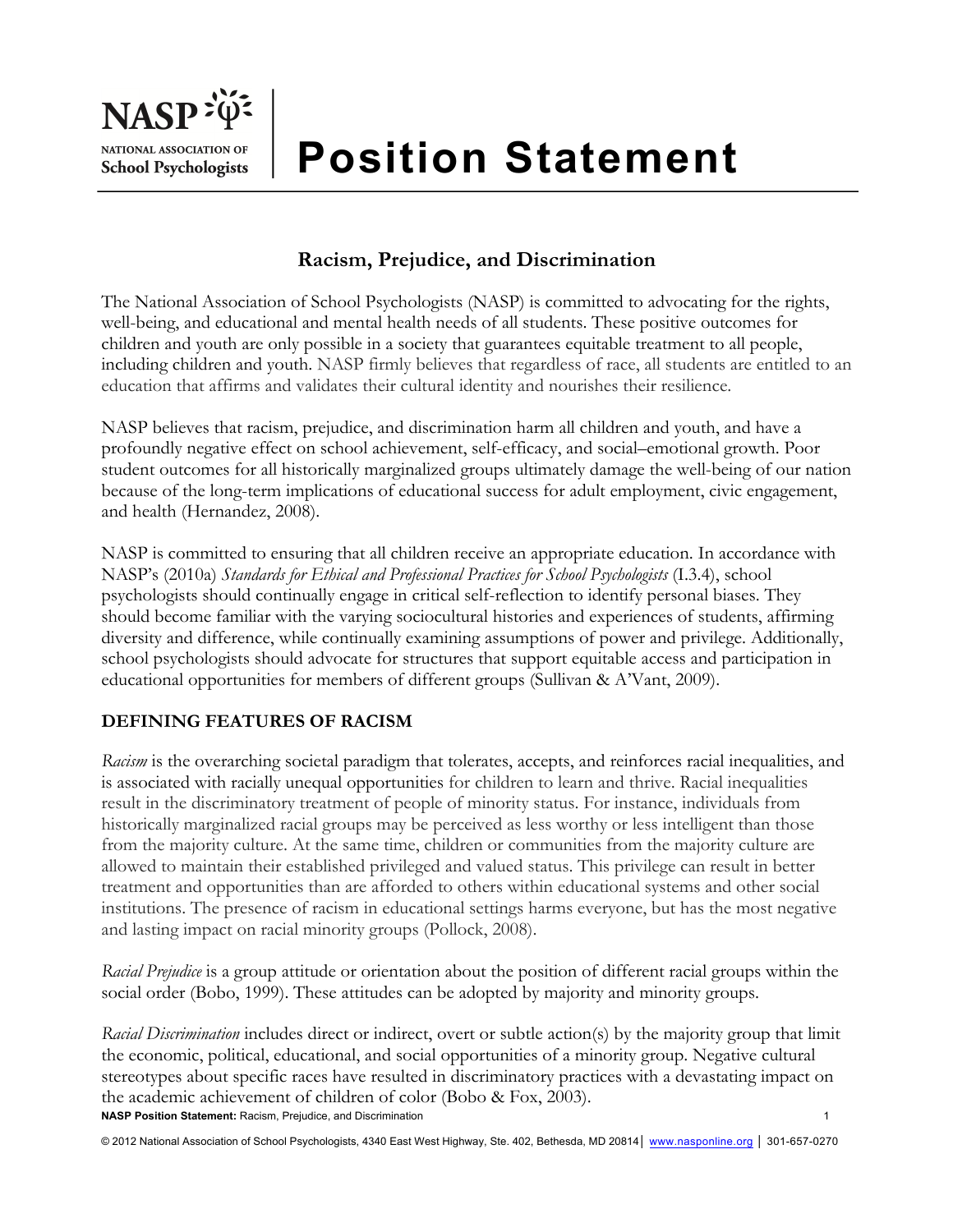### **CONSEQUENCES OF RACISM AND DISCRIMINATION**

Students and families who endure racism experience negative mental health, academic, and social outcomes. Ethnic discrimination from adults and peers in educational settings is associated with increased negative perceptions of one's ethnic group (Gaylord-Harden & Cunningham, 2009). Youth who report experiencing prejudice are less likely to feel that opportunities are equal for anyone willing to work hard (Flanagan, Syvertsen, Gill, Gallay, & Cumsille, 2009).

Discrimination stress is positively associated with depression (Rivas-Drake, Hughes, & Way, 2009). Davis, Aronson, and Salinas (2006) noted that stereotypes become self-fulfilling prophecies resulting in lower academic achievement and negative outcomes. Over four decades of research has documented that students of color, specifically African American males, are disproportionately represented in exclusionary discipline consequences, such as suspension and expulsion, despite not engaging in more severe behaviors than their White counterparts to warrant such consequences (McKinney, Bartholomew, & Gray, 2010). Such discipline in turn is associated with student dropout and entry into the prison system (Wald & Losen, 2003). In the same vein, long-standing research findings have documented disproportionality in special education placements of students of color, and subsequently less time in general educational environments (Sullivan, A'Vant, Baker, et al., 2009). In general, educational disparities (e.g., special education and discipline referrals; achievement in math, science, and reading; graduation and dropout/push-out rates; test scores) are clearly linked to minority/majority status and contribute to large-scale achievement gaps.

Students subjected to racism, prejudice, and discrimination are more resilient when they experience high expectations; have firm support from parents, school, and community; and have a strong sense of ethnic identity (Ong, Phinney, & Dennis, 2006). To support student resiliency, a social justice lens should be incorporated into all educational environments. School psychologists should serve as change agents by promoting and encouraging social justice efforts in the support of academic, social, and emotional needs of all students. Not only must school psychologists endorse, advocate, and engage in culturally competent practices, they should advocate at the school, district, state, and national levels for more socially just organizations and policies (Shriberg et al., 2008). Working for social justice in the educational setting means guiding students and staff to reflect critically on their roles in proliferating racism and discrimination and supporting systemic change to prevent ongoing inequities. Proclamations of support without a foundation of action undermine the work of social justice, rendering it meaningless.

Racism, and its damaging results on students of minority status, poses a great responsibility for school psychologists to serve as advocates who promote equity and social justice. NASP urges all educators to work collaboratively with the students, families, and community leaders they serve in the following ways:

- Develop policies to establish and maintain racial, cultural, and linguistic diversity among school personnel;
- Develop pedagogical approaches to incorporate social justice at the classroom, school, and district levels;
- Implement research-based programs that reduce racial achievement gaps;
- Implement research-based strategies that mitigate the effects of racism, prejudice, and discrimination and result in resilience and educational excellence;

**NASP Position Statement:** Racism, Prejudice, and Discrimination 2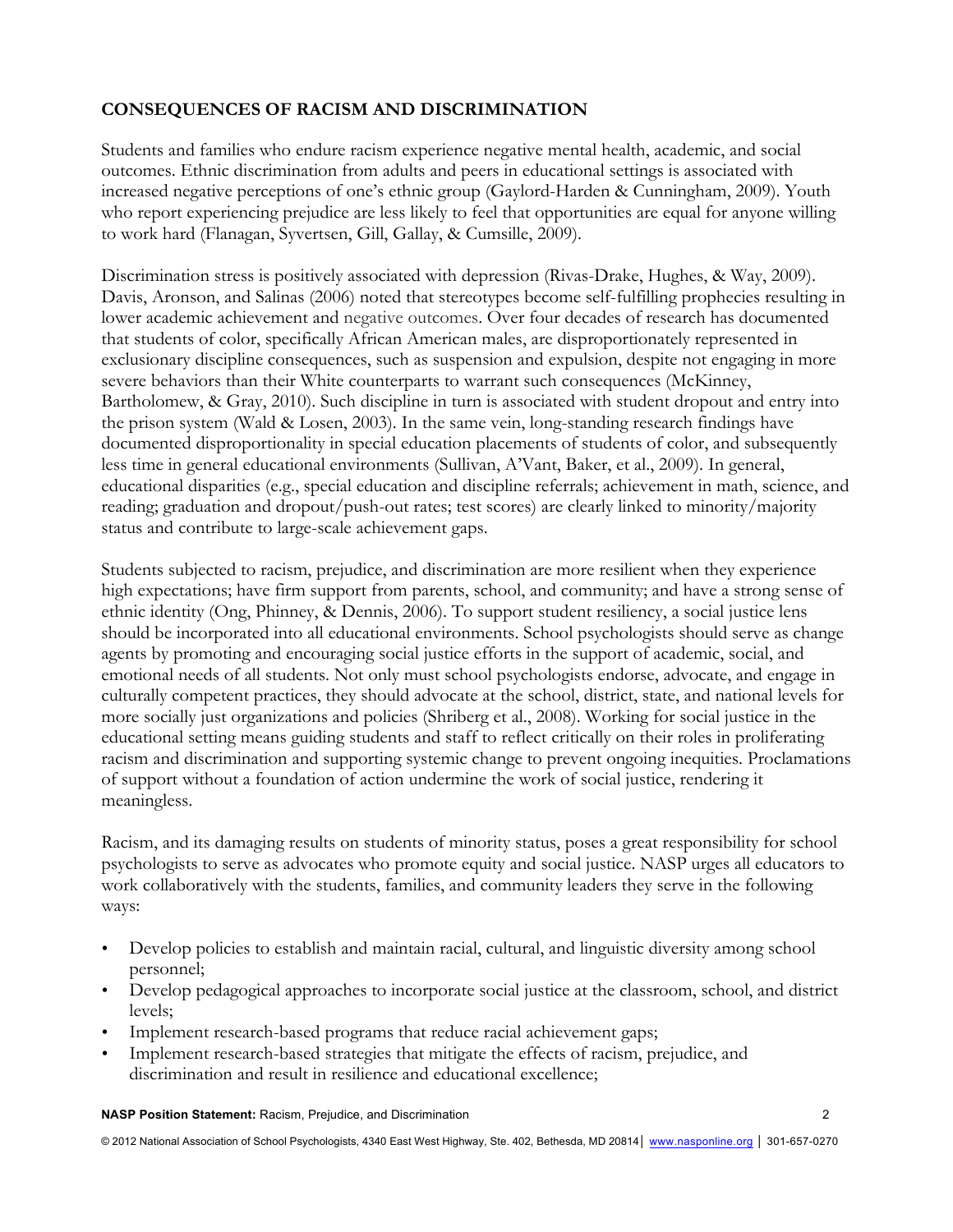- Promote active parent and community education and involvement in positive student outcomes;
- Promote ongoing evaluation of institutional policies that may passively support negative outcomes for certain groups of students.

## **ROLE OF THE SCHOOL PSYCHOLOGIST**

NASP is committed to supporting the educational and mental health needs of all students, regardless of race, culture, linguistic background, sexual orientation, gender identity, gender expression, socioeconomic status, disability, or educational need. This commitment is demonstrated through a diverse range of professional services and responsibilities. School psychologists are charged with advocating for culturally competent, evidence-based practice and assisting schools with reforming policies and practices that contribute to inequitable outcomes (NASP, 2009). Further, NASP's standards (NASP, 2010a, 2010b) call for school psychologists to promote fairness and justice by cultivating safe, welcoming, inclusive school environments. Specifically, school psychologists should:

- Ensure their knowledge, skills, and professional practices reflect understanding and respect for human diversity and promote effective services, advocacy, and social justice for all children;
- Ensure their practices are grounded in an evidence-based framework that integrates (a) the best available research evidence and (b) thorough knowledge of how diversity factors may influence child development, behavior, and school learning;
- Learn about the different groups represented in the school community and use knowledge of this diversity to facilitate the services provided in and out of school;
- Understand how dimensions of difference influence learning and behavior of students, families, teachers, and oneself;
- Engage in critical reflection to identify one's own biases and ensure that these biases do not negatively affect students and families;
- Encourage such critical reflection in others;
- Consult with families, community members, teachers, and staff to understand more clearly student and population needs;
- Work to establish positive, productive relationships with students, families, and colleagues from all backgrounds;
- Seek supervision or consultation when dealing with unfamiliar clients or situations, or when facing circumstances that otherwise challenge one's multicultural competence or nondiscriminatory practice skills;
- Provide and seek out effective and ongoing professional development regarding evidence-based practice, cultural competence, and self-reflection;
- Assist administrators in evaluating current practices, policies, and procedures (e.g., discipline, intervention, referral) to determine overall effectiveness and any potential disparities in access, participation, or outcomes among students from different groups;
- Promote systems change and equitable alternatives when ineffective or inequitable policies, practices, or procedures are suspected or identified by school data.

School psychologists strive to ensure that all children have equal opportunity to participate in and benefit from school programs. All students and families must have access to and can benefit from school psychological services. In their words and actions, school psychologists promote positive school climates that are safe and welcoming to all persons regardless of actual or perceived characteristics, including race, ethnicity, color, religion, ancestry, national origin, immigration status, socioeconomic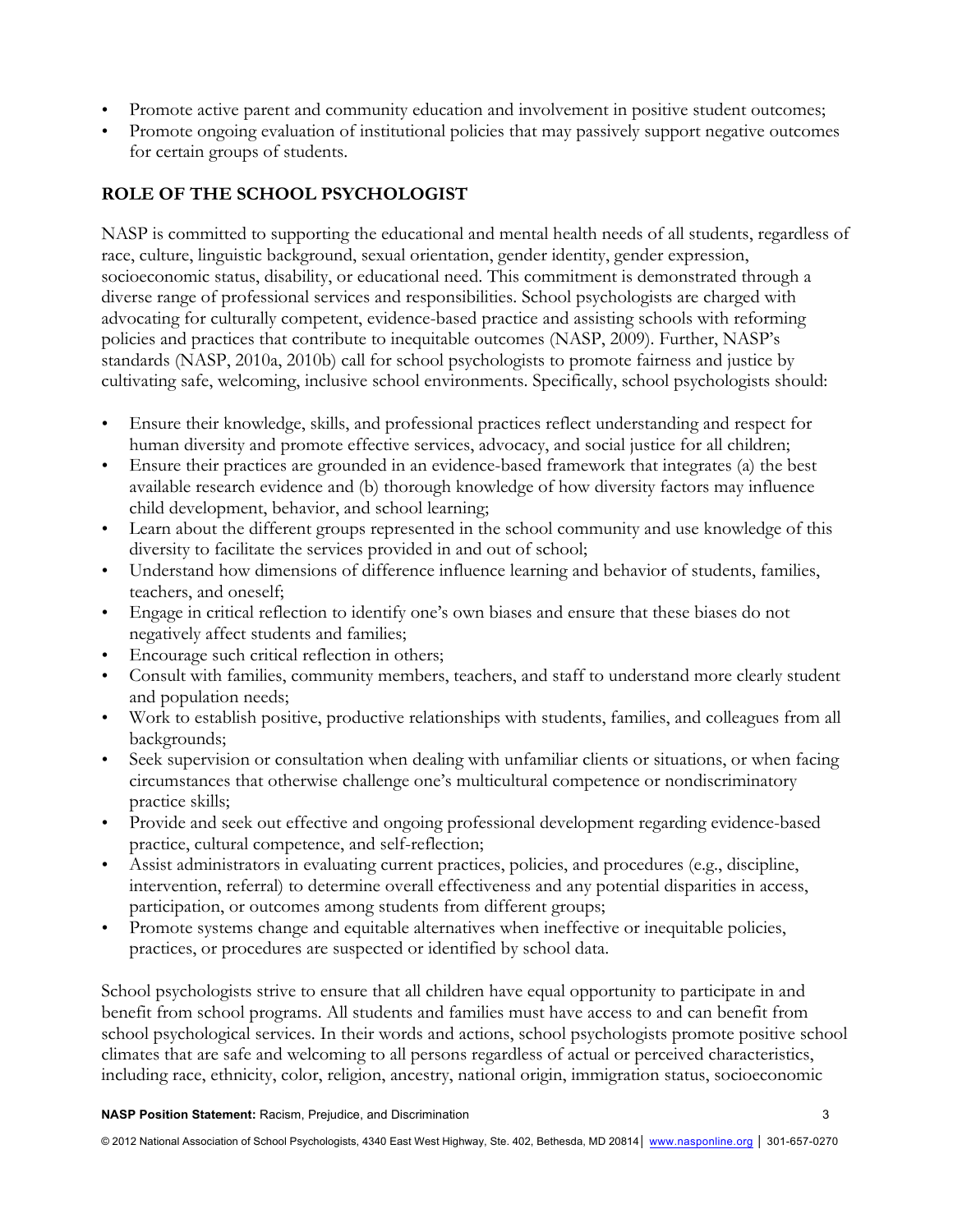status, primary language, gender, sexual orientation, gender identity, gender expression, disability, or any other distinguishing characteristic (NASP, 2010a).

#### **REFERENCES**

- Bobo, L. (1999). Prejudice as group position: Microfoundations of a sociological approach to racism and race relations. *Journal of Social Issues 55,* 445–472.
- Bobo, L. D., & Fox, C. (2003). Race, racism, and discrimination: Bridging problems, methods, and theory in social psychological research. *Social Psychology Quarterly, 66,* 319–332.
- Davis, C., Aronson, J., & Salinas, M. (2006). Shades of threat: Racial identity as a moderator of stereotype threat. *Journal of Black Psychology*, *32,* 399–417. doi: 10.1177/0095798406292464
- Flanagan, C. A., Syvertsen, A. K., Gill, S., Gallay, L. S., & Cumsille, P. (2009). Ethnic awareness, prejudice, and civic commitments. *Journal of Youth Adolescence*, *38*, 500–518. doi: 10.1007/s10964- 009-9394-z
- Gaylord-Harden, N. K., & Cunningham, J. A. (2009). The impact of racial discrimination and coping strategies. *Journal of Youth Adolescence, 38*, 532–543.
- Hernandez, D. J. (2008). Double jeopardy: How third grade reading skills and poverty influence high school graduation. New York, NY: Annie E. Casey Foundation.
- McKinney, E., Bartholemew, C., & Gray, L. (2010). RTI and SWPBIS: Confronting the problem of disproportionality. *Communiqué*, *38*(6), 1, 26–29.
- National Association of School Psychologists. (2009). *Appropriate academic supports to meet the needs of all students* [Position Statement]. Bethesda, MD: Author.
- National Association of School Psychologists. (2010a). *Ethical and professional practices for school psychologists.* Bethesda, MD: Author.
- National Association of School Psychologists. (2010b). *Model for comprehensive and integrated school psychological services.* Bethesda, MD: Author.
- Ong, A. D., Phinney, J. S., & Dennis, J. (2006). Competence under challenge: Exploring the protective influence of parental support and ethnic identity in Latino college students. *Journal of Adolescence*, *29,* 961–979. doi:10.1016/j.adolescence.2006.04.010
- Pollock, M. (2008). *Everyday antiracism: Getting real about race in schools.* New York, NY: The New Press.
- Rivas-Drake, D., Hughes, D., & Way, N. (2009). A preliminary analysis of associations among ethnicracial socialization, ethnic discrimination, and ethnic identity among diverse urban sixth graders. *Journal of Research on Adolescence, 19,* 558–284.
- Shriberg, D., Bonner, M., Sarr, B. J., Walker, A. M., Hyland, M., & Chester, C. (2008). Social justice through a school psychologists lens: Definition and applications. *School Psychology Review*, 37, 453– 468.
- Sullivan, A. L., & A'Vant, E. (2009, November). On the need for cultural responsiveness*. Communiqué, 38*(3), 8*.*
- Sullivan, A. L., A'Vant, E., Baker, J., Chandler, D., Graves, S., McKinney, E., & Sayles, T. (2009, October). Confronting inequity in special education, Part II: Promising practices in addressing disproportionality. *Communiqué, 38*(2), 1, 18–20.
- Wald, J., & Losen, D. J. (2003). Editors' notes. In J. Wald & D. J. Losen (Eds.), *New directions for youth development: Deconstructing the school-to-prison pipeline* (pp. 1–2). San Francisco, CA: Jossey-Bass.

**NASP Position Statement:** Racism, Prejudice, and Discrimination 4